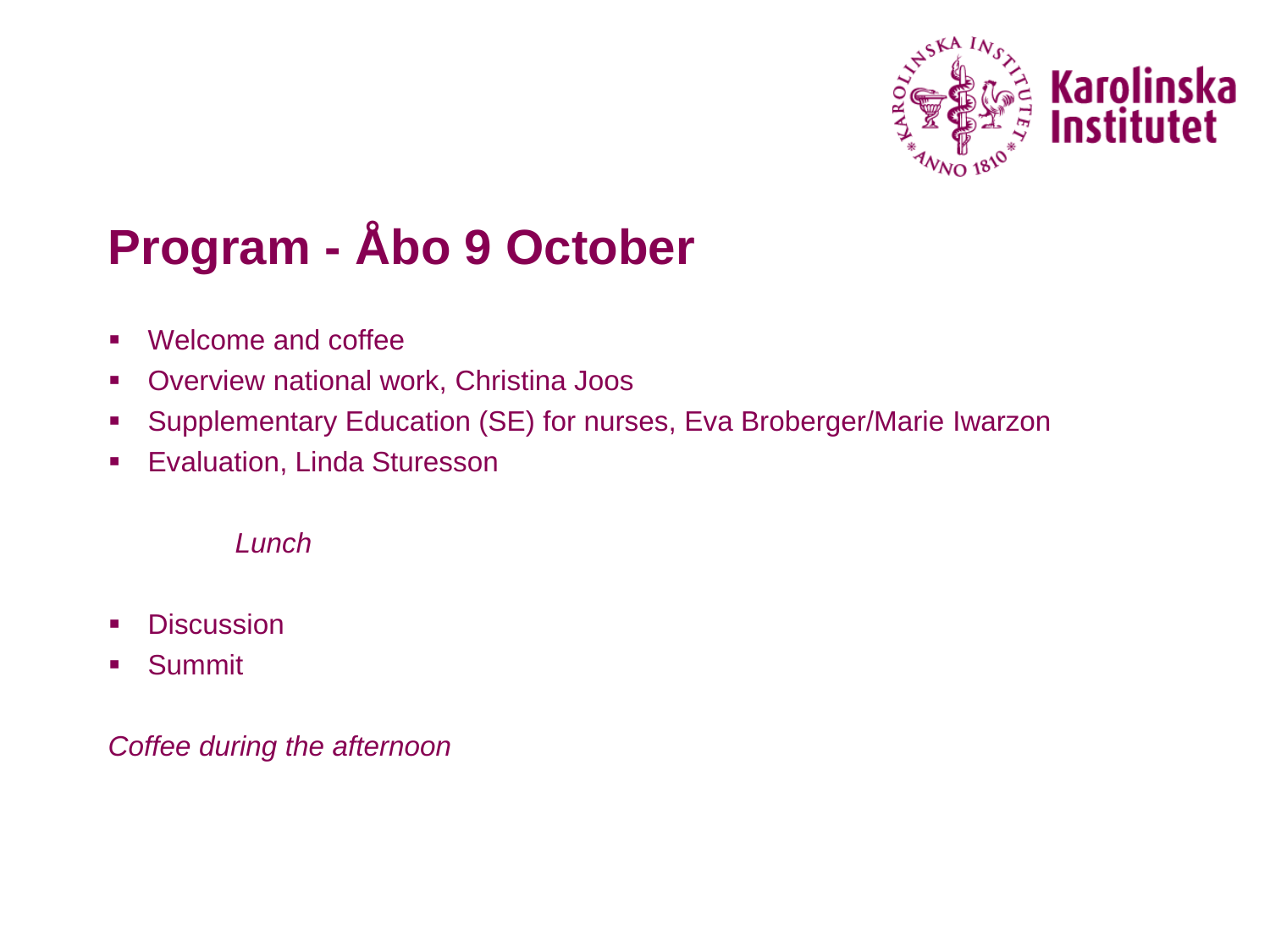

### **Tre ways to licence in Sweden, non EU citizen**

#### **The National Board of Health and Welfare**

- Have the education assessed
- Learn Swedish
- Take a proficiency test
- Take a course in Swedish laws and regulations
- Undergo clinical training

#### **Supplementary (additional) Education**

#### **Obtain a Swedish degree**

If the education is not equivalent to the system in Sweden, they can go to school to obtain a Swedish degree and then apply for a licence to practice the profession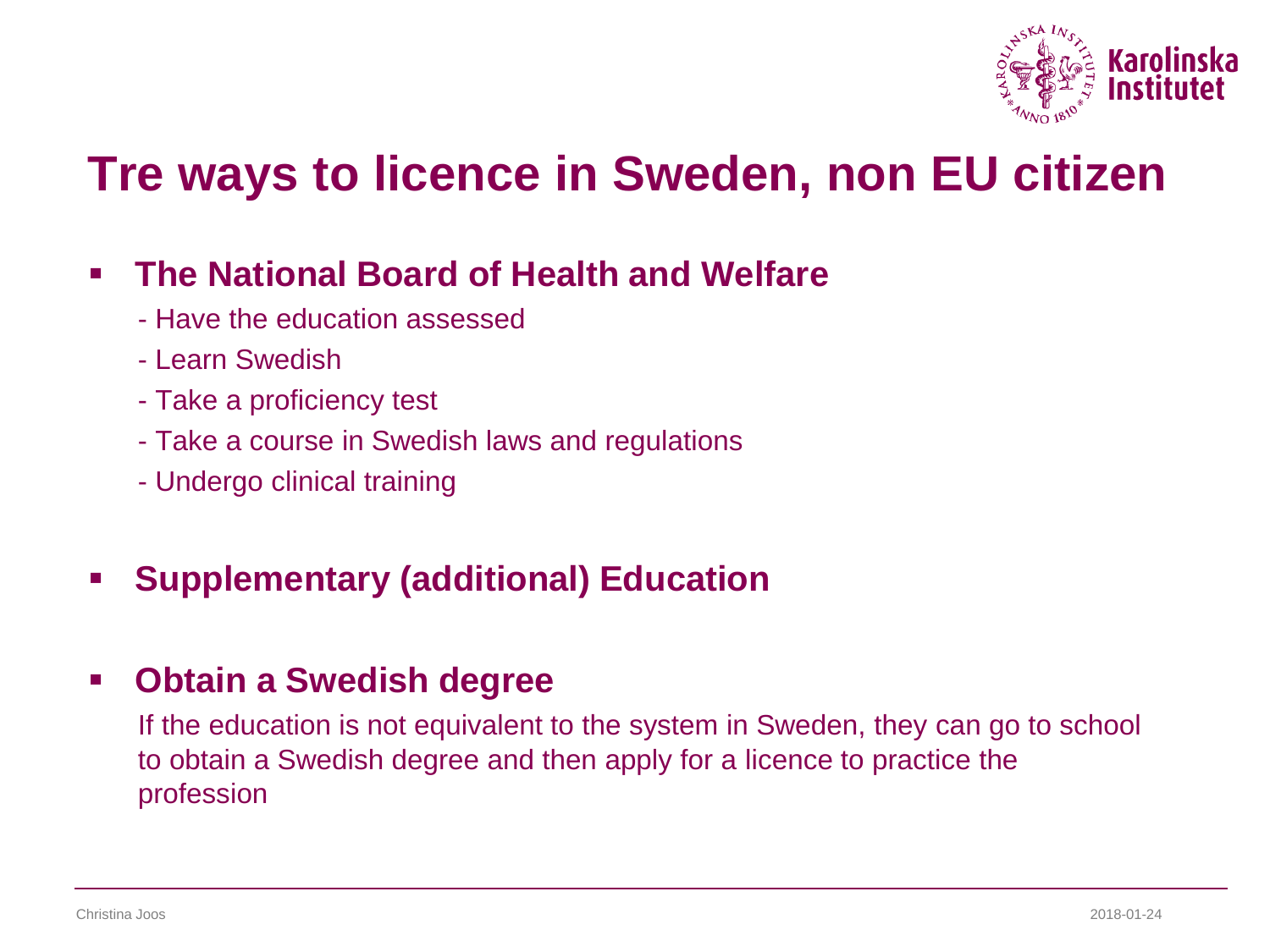

## **Regulations and budget**

#### - **A special Ordinance** (2008:1101)

The program aims to students who have completed foreign higher education or another completed foreign postgraduate education equivalent to a degree under the Higher Education Act (1992: 1434)

1. pass such a degree as referred to in the Higher Education Act and which may be awarded after a university education equivalent to the foreign education, or

2. gain knowledge of or be able to exercise the profession in Sweden for which the foreign education has prepared *them"*

- **Appropriation Direction** (end of December)
- **Budget**: KUSK /hst: 138 100 SEK (14 485 Euro) KUL/hst: 248 639 SEK (26 080 Euro) KUT/hst: 360 751 SEK (37 840 Euro) KUF/hst: approx 134 000 SEK (14 055 Euro) KUB/hst: approx 134 000 SEK (14 055 Euro)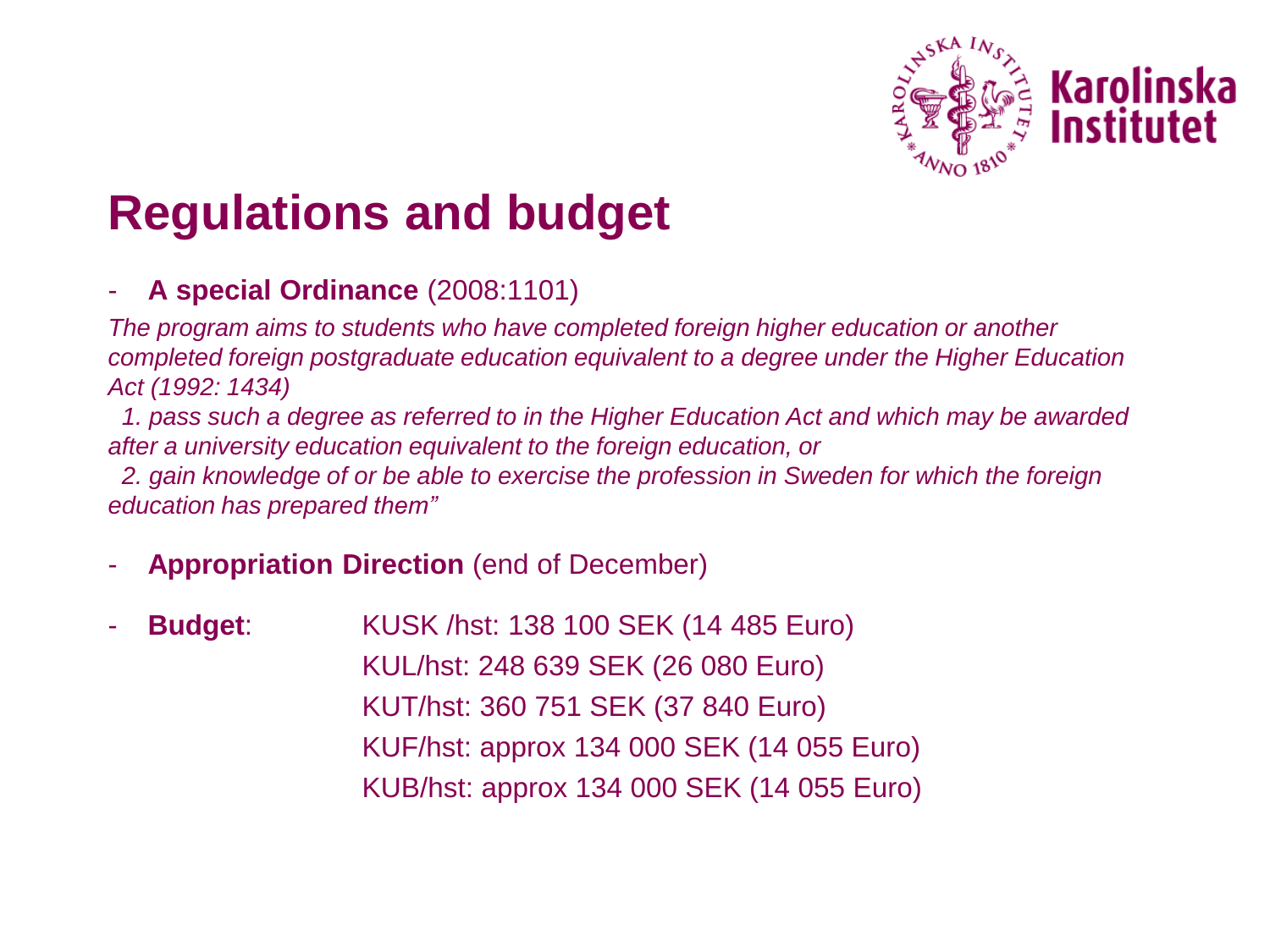

## **National work and organization – challenges and success Factors**

- KI coordinates SE for doctors (KUL), nurses (KUSK), 2009 and dentists (KUT), 2010
- **Involved universites until 2016 have been the Sahlgrenska Academy at the** University of Gothenburg (KUL, KUSK and KUT), Linköping University (KUL) and Lund (KUSK ht-09 / vt-10)
- National budget proposal (ht-15) the work started to build SE also at Lund University (KUL spring-18), Umeå University (KUL autumn-18), University of Gävle, Linne University and Luleå University (KUSK spring-18) and Malmö University (KUT spring-18)
- KI has also been commissioned to organize SE for midwives and physiotherapists (spring-18)
- All programs have been 1 year full-time studies (60 ECTS credits) at campus
- Umeå has plans to make a 2 year education, 120 ECTS and Luleå will have a distance program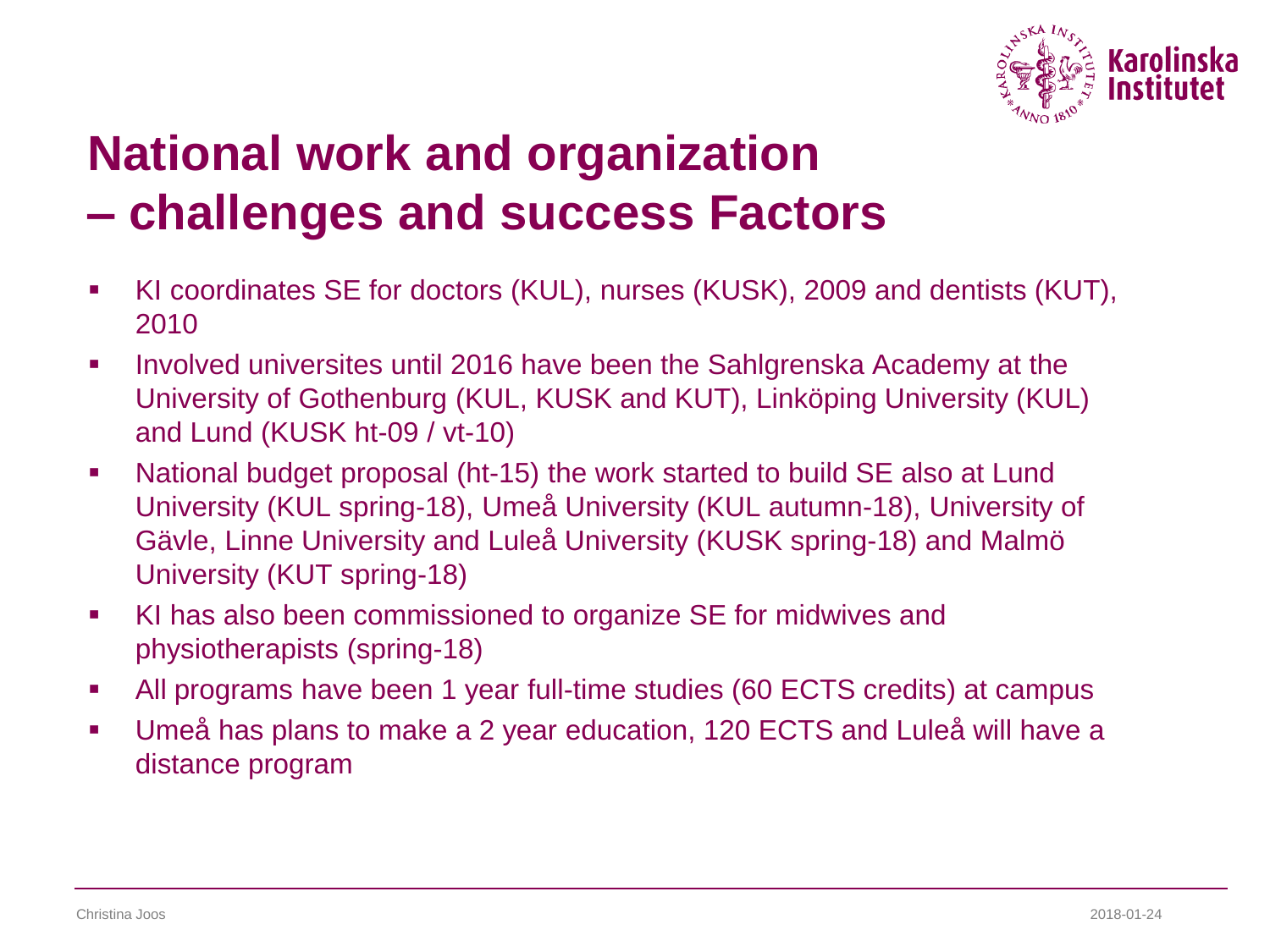

### **Organisation**

#### **National Strategy Group**

Deans and an administrative official from each institution, 2 times/year. Comprehensive function for anchoring work nationally. Headed by the Vice Dean of Education at KI.

#### **Planning Group**

An official from each institution, 3-4 times / year. Not active since 2016.

#### **Working groups**

Within each education,1-4 times a year. Operational work. Admissions administration at KI. Merge the work, adequate and relevant content for the meetings. Dialogue with Ministry of Education. March and November (number of applicants and registered students 3 weeks in the term and estimate of the operation for the two coming years.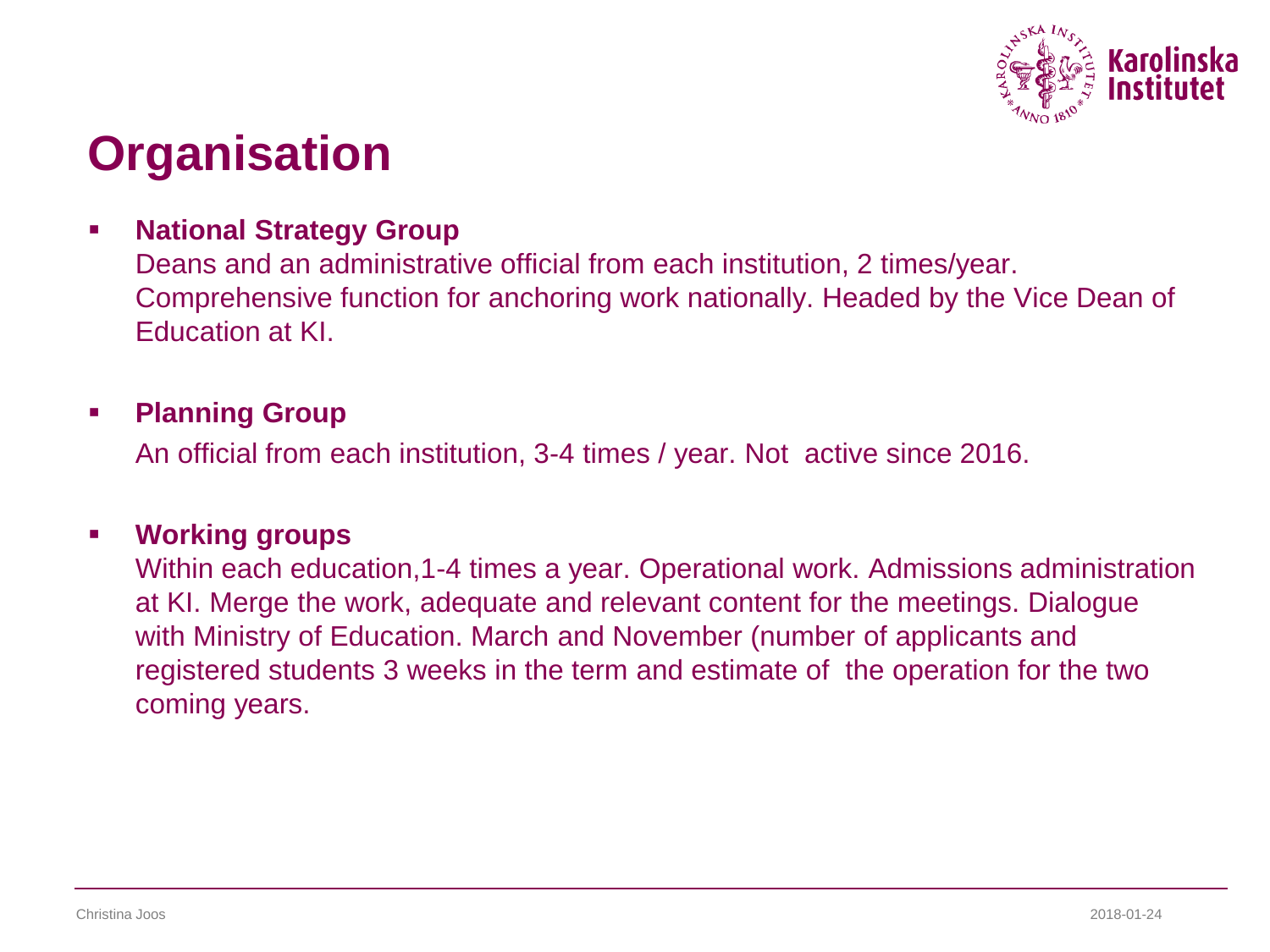

### **Challenges**

- Each institution make their own admission decisions, based on the selection one finds appropriate (national coordination and anchorage important)
- Though coordinated admission force everyone to follow the same order/times
- Synchronous updates of information / web / references
- **Different views on eligibility criteria (eg English)**
- **Updates of websites, comparison, high transparency requirements**
- **Ualidation real skills, different views, new approaches are needed**
- Accountability what should the national and local level do?
- Expanding, more extensive anchoring and administration, but at the same time vitalizing for those who have been involved from the beginning
- Clinical placement, languages, heterogeneous groups, cultural challenges (teamwork, other views on hierarchies / independent work)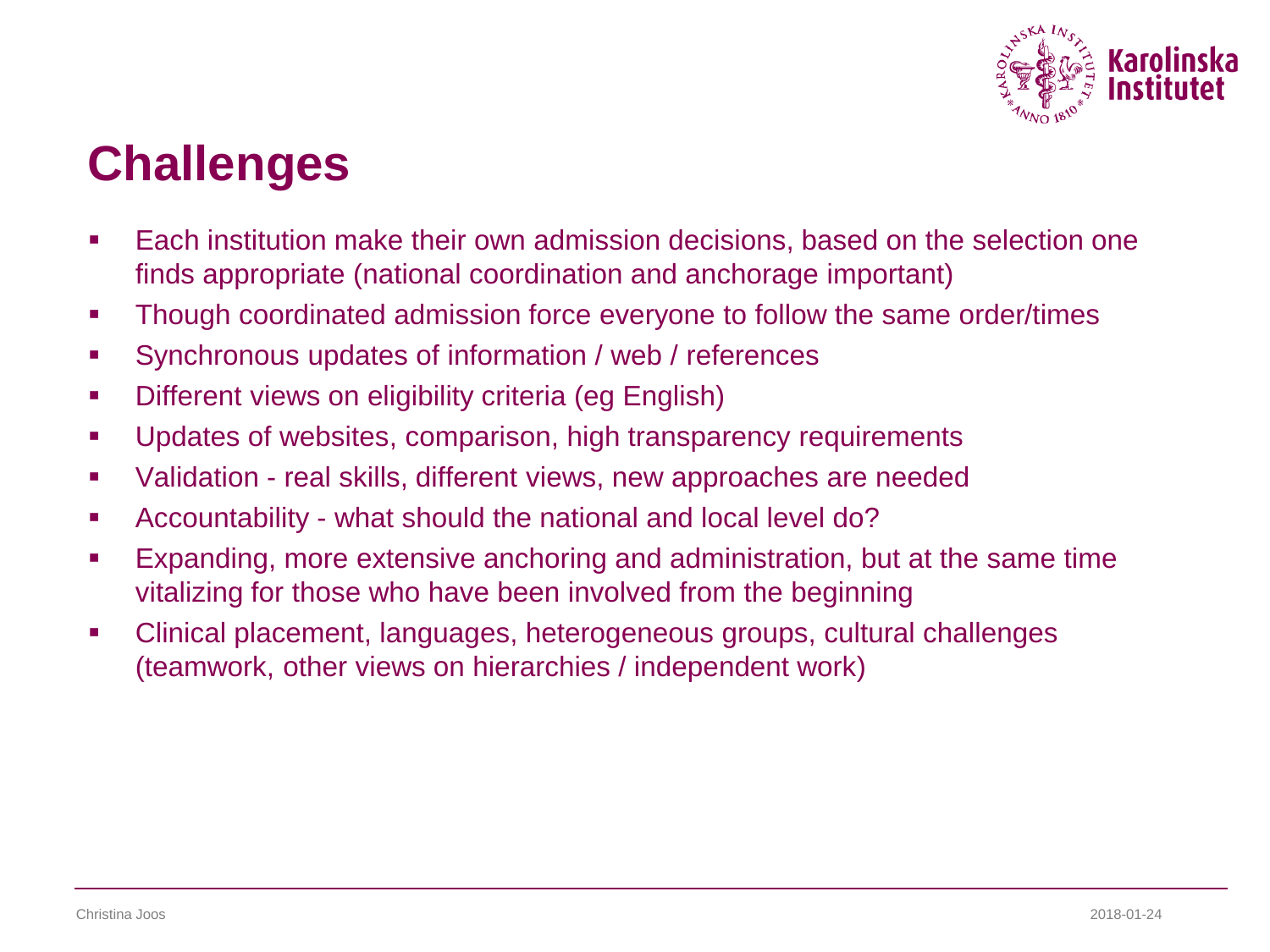

### **Success factors**

- "Dedicated" employees
- Coordinated admission, although the admission decisions are on each institution
- Clear schedule. Everything is done simultaneously
- Regular meetings in different groups
- Meetings and communication with external parts (networking)
- Evaluation provide comparable results and insights on improvements
- Transparency for the applicants with similarities (content, admission, dates)